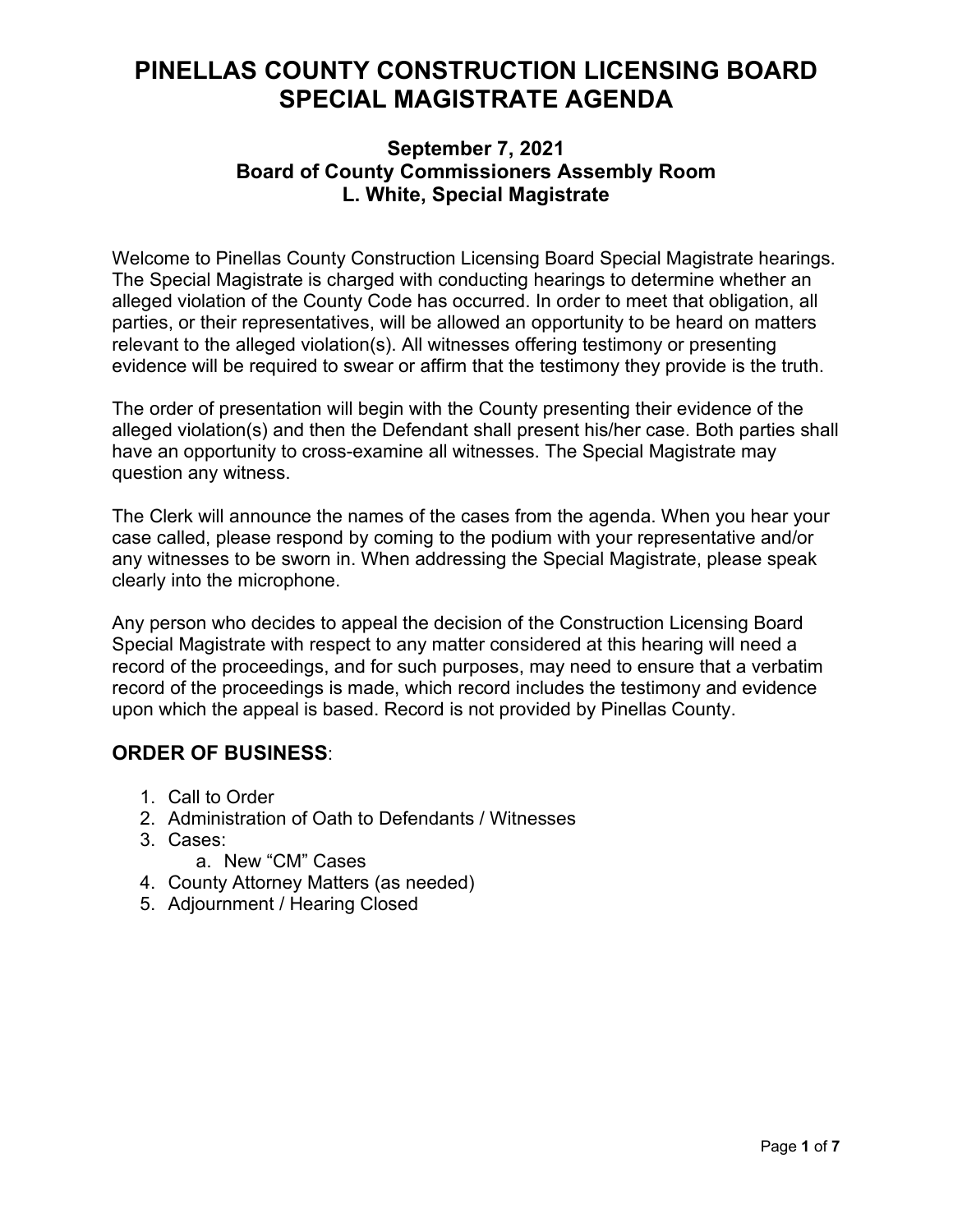# **September 7, 2021 9:00 A.M.**

| <u>ITEM: 1</u><br><b>MATTER:</b><br><b>CASE NO:</b><br>CITATION(S) NO:<br>DEFENDANT:<br><b>NOTICE ADDRESS:</b> | <b>Contractor Licensing Violation(s)</b><br>2021-0391<br>Eric S. See<br>Eric S. See<br>5566 Burning Ct.<br>Fort Myers, FL 33919<br>and<br>Amazing Air<br>Attn: Eric S. See<br>6900 Daniels PKWY 29-149<br>Ft. Myers, FL 33912 | C20-1083; C20-1084; C20-1085; C20-1086; C20-1087; C20-1088                                                                                                                                        |
|----------------------------------------------------------------------------------------------------------------|-------------------------------------------------------------------------------------------------------------------------------------------------------------------------------------------------------------------------------|---------------------------------------------------------------------------------------------------------------------------------------------------------------------------------------------------|
| <b>VIOLATION ADDRESS:</b>                                                                                      | 2116 Rivers Edge Ct.<br>Clearwater, FL 33763                                                                                                                                                                                  |                                                                                                                                                                                                   |
| <b>VIOLATION:</b>                                                                                              |                                                                                                                                                                                                                               |                                                                                                                                                                                                   |
| <b>Code Section</b><br>$22-14(1)$                                                                              | Location<br>2116 Rivers Edge Ct.<br>Clearwater, FL 33763                                                                                                                                                                      | Violation<br>C20-1083<br>Engaging in the activity of<br>contracting of new AC unit<br>installation per estimate #<br>33016041 while PCCLB<br>construction<br>license/certificate is<br>suspended. |
| $22-14(1)$                                                                                                     | 2116 Rivers Edge Ct.<br>Clearwater, FL 33763                                                                                                                                                                                  | C20-1084<br>Engaging in the activity of<br>contracting for new AC<br>ductwork installation per<br>estimate #33013850 while<br><b>PCCLB</b> construction<br>license/certificate is<br>suspended.   |
| $22-14(5)$                                                                                                     | 2116 Rivers Edge Ct.<br>Clearwater, FL 33763                                                                                                                                                                                  | C20-1085<br>Engaging in the activity of<br>installing new AC unit without<br>pulling required permit prior<br>to the start of work.                                                               |
| $22 - 14(5)$                                                                                                   | 2116 Rivers Edge Ct.<br>Clearwater, FL 33763                                                                                                                                                                                  | C20-1086<br>Engaging in the activity of<br>installing new AC ductwork<br>without pulling required<br>permit prior to the start of<br>work.                                                        |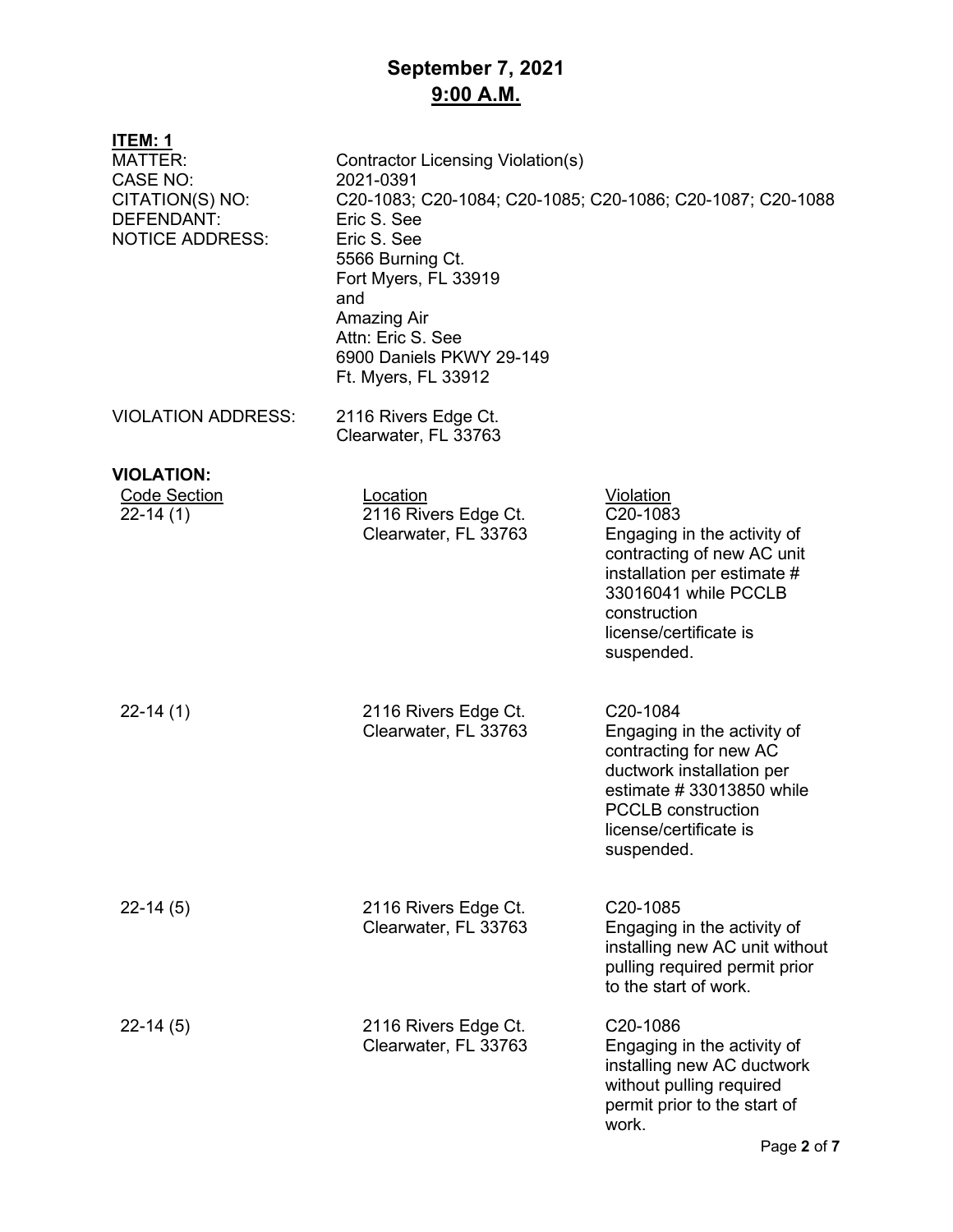| <b>Code Section</b><br>$22-14(6)$ | Location<br>2116 Rivers Edge Ct.<br>Clearwater, FL 33763 | Violation<br>C <sub>20</sub> -1087<br>Advertising via estimate<br>#33016041 for New AC unit<br>installation while PCCLB<br>construction<br>license/certificate is<br>suspended. |
|-----------------------------------|----------------------------------------------------------|---------------------------------------------------------------------------------------------------------------------------------------------------------------------------------|
| $22-14(6)$                        | 2116 Rivers Edge Ct.<br>Clearwater, FL 33763             | C <sub>20</sub> -1088<br>Advertising via estimate<br>#33013850 for New AC<br>ductwork installation while<br><b>PCCLB</b> construction<br>license/certificate is<br>suspended.   |

#### **ITEM: 2**

MATTER: Contractor Licensing Violation(s) CASE NO: 2019-1114 CITATION(S) NO: C19-955; C19-956; C19-957; C19-958; C19-959; C19-960; C19- 961 DEFENDANT: Stephen B. Ehlers NOTICE ADDRESS: Stephen B. Ehlers 6746 Forest Park Dr. Troy, Michigan, 48098 and Patrick A. Moran (555967) P.A. Advisors, PLLC Attorney for Defendant 408 Lexington Road Grosse Pointe Farms, MI 48236 patrickmoranlaw@gmail.com

VIOLATION ADDRESS: 1403 Nebraska Ave. Palm Harbor, FL 34683

### **VIOLATION:**

Code Section Location Violation 1403 Nebraska Ave. Palm Harbor, FL 34683

C19-955 Contracting without a Pinellas County construction license to perform home remodel.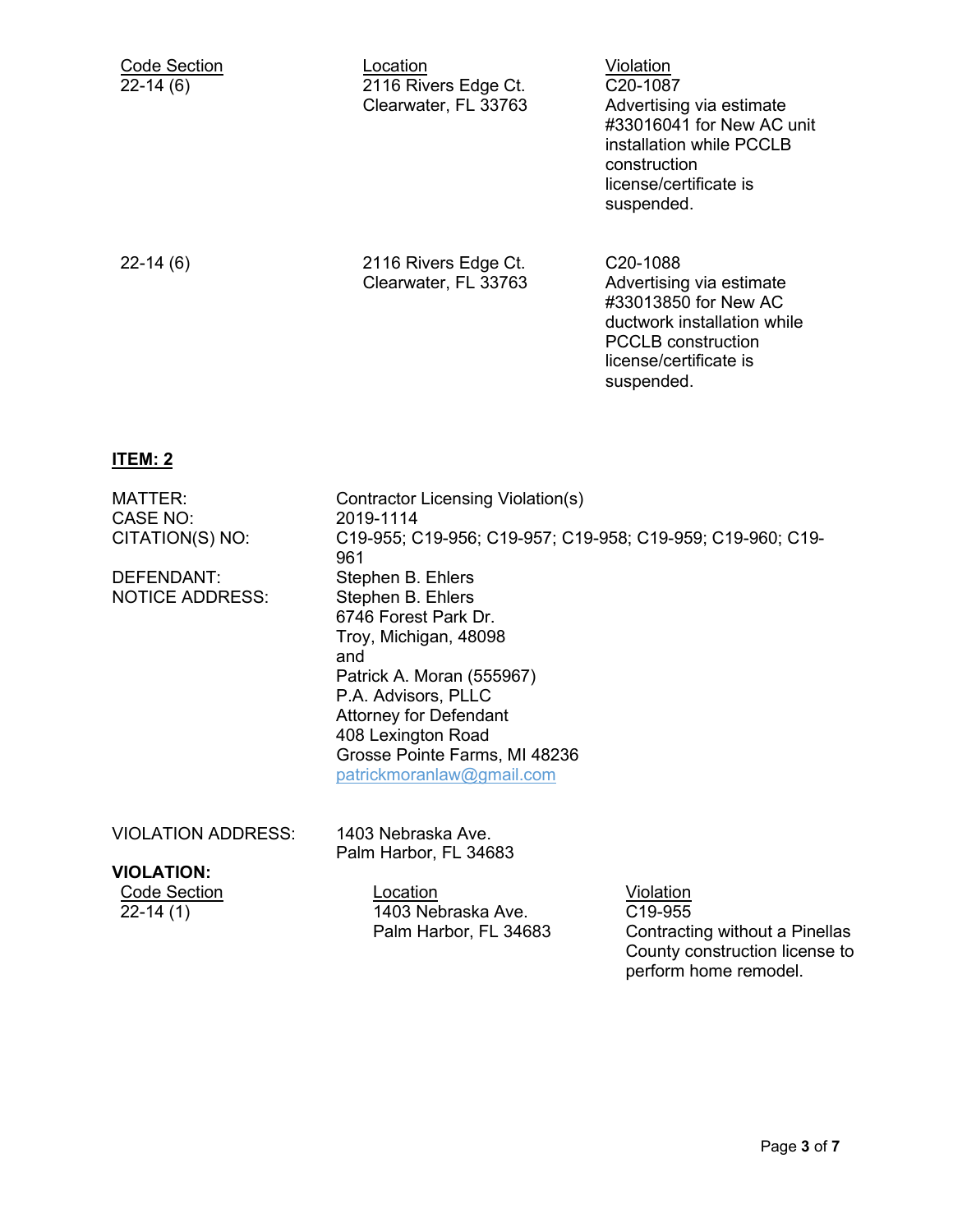| <b>Code Section</b><br>$22-14(8)$ | Location<br>1403 Nebraska Ave.<br>Palm Harbor, FL 34683 | Violation<br>C19-956<br>Aiding & Abetting unlicensed<br>worker Gabrel Santos to<br>perform home remodel. |
|-----------------------------------|---------------------------------------------------------|----------------------------------------------------------------------------------------------------------|
| $22-14(8)$                        | 1403 Nebraska Ave.<br>Palm Harbor, FL 34683             | C19-957<br>Aiding & Abetting unlicensed<br>worker Hector Hernandez to<br>perform home remodel.           |
| $22-14(8)$                        | 1403 Nebraska Ave.<br>Palm Harbor, FL 34683             | C19-958<br>Aiding & Abetting unlicensed<br>worker Ivan Garbanzo to<br>perform home remodel.              |
| $22-14(8)$                        | 1403 Nebraska Ave.<br>Palm Harbor, FL 34683             | C19-959<br>Aiding & Abetting unlicensed<br>worker Perez Velazquez to<br>perform home remodel.            |
| $22-14(8)$                        | 1403 Nebraska Ave.<br>Palm Harbor, FL 34683             | C19-960<br>Aiding & Abetting unlicensed<br>worker Roderick Jones to<br>perform home remodel.             |
| $22-14(1)$                        | 1403 Nebraska Ave.<br>Palm Harbor, FL 34683             | C19-961<br>Contracting without a license<br>to perform plumbing.                                         |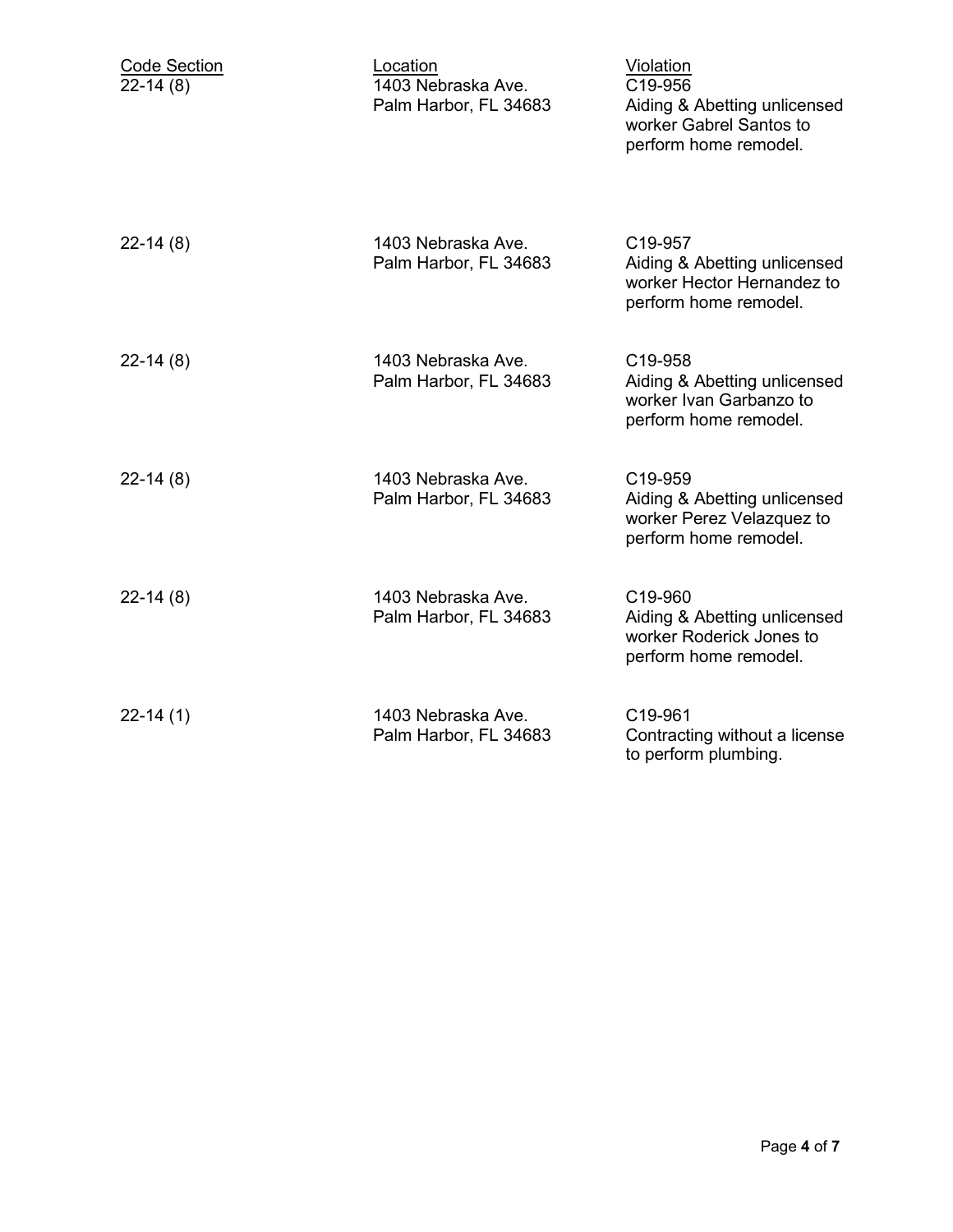#### **ITEM: 3**

**CANCELLED – CONTINUED FOR OCTOBER 4, 2021** MATTER: Contractor Licensing Violation(s)<br>CASE NO: 2019-0541 CASE NO: CITATION(S) NO: C20-1356 DEFENDANT: Ronnie C. Wheelock<br>
NOTICE ADDRESS: Ronnie C. Wheelock Ronnie C. Wheelock 14 Village Ln Safety Harbor, FL 34695 and K&M Custom Cabinetry, Inc. Attn: Ronnie C. Wheelock 977-A Withlacoochee Street Safety Harbor, FL 34695 and Law Office of Thomas J. Donnelly Attn: Thomas J. Donnelly, Esq. 1172 Brownell Street Clearwater, FL 33756 asst.tjd@thomasjdonnelly.com VIOLATION ADDRESS: 342 Church St. Safety Harbor, FL 34695

### **VIOLATION:**

Code Section Location<br>
22-14 (6) 342 Church St. C20-1356  $342$  Church St. Safety Harbor, FL 34695

C20-1356 Advertising via magazine for cabinet installation without holding a PCCLB construction license/certificate.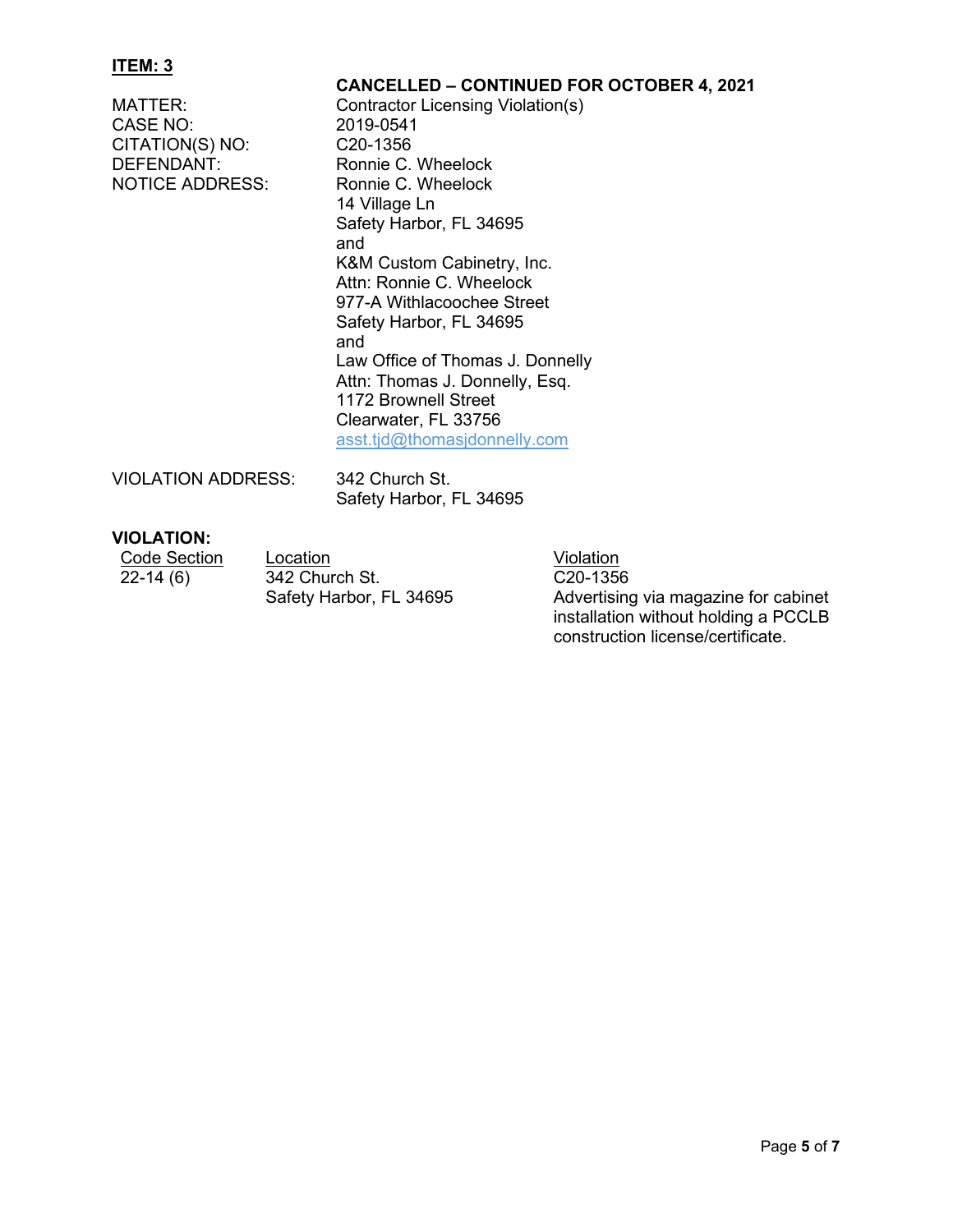# **September 7, 2021 1:00 P.M.**

## **ITEM: 4**

| <b>MATTER:</b><br><b>CASE NO:</b><br>CITATION(S):        |                                                | Contractor Licensing Violation(s)<br>2019-2276                                                                                                                                                                                                                                                                                                                                               | C20-551; C20-552; C20-553; C20-554; C20-555; C20-556; C20-                                                                                                              |
|----------------------------------------------------------|------------------------------------------------|----------------------------------------------------------------------------------------------------------------------------------------------------------------------------------------------------------------------------------------------------------------------------------------------------------------------------------------------------------------------------------------------|-------------------------------------------------------------------------------------------------------------------------------------------------------------------------|
| DEFENDANT:<br><b>NOTICE ADDRESS:</b>                     |                                                | 557<br>Lee Huelle<br>Lee Huelle<br>157 Athenian Way<br>Tarpon Springs, FL 34689<br>Ihuelle@tampabay.rr.com<br>and<br>Castagna Law Firm, P.A.<br>Attn: Edward C. Castagna, Jr.<br>611 Druid Road East<br>Suite 717<br>Clearwater, FL 33756<br>Ed.Castagna@CastagnaLawFirm.net<br>and<br>Darren and Helen Waters<br>3130 Blue Heron St.<br>Safety Harbor, FL 34695<br>hwaters2@tampabay.rr.com |                                                                                                                                                                         |
| <b>VIOLATION ADDRESS:</b>                                |                                                | 3130 Blue Heron St.<br>Safety Harbor, FL 34695                                                                                                                                                                                                                                                                                                                                               |                                                                                                                                                                         |
| <b>VIOLATION:</b><br><b>Code Section</b><br>$22 - 14(1)$ | Location<br>3130 Blue Heron St.                | Safety Harbor, FL 34695                                                                                                                                                                                                                                                                                                                                                                      | <b>Violation</b><br>C <sub>20</sub> -551<br>Engaging in the activity of contracting for<br>new flat roof without holding a active<br>PCCLB roofing license/certificate. |
| $22 - 14(1)$                                             | 3130 Blue Heron St.<br>Safety Harbor, FL 34695 |                                                                                                                                                                                                                                                                                                                                                                                              | C <sub>20</sub> -552<br>Engaging in the activity of contracting for<br>flat roof repairs without holding a active<br>PCCLB roofing license/certificate.                 |
| $22-14(4)$                                               | 3130 Blue Heron St.                            | St. Petersburg, FL 33708                                                                                                                                                                                                                                                                                                                                                                     | C <sub>20</sub> -553<br>Holding out as being a licensed<br>contractor with license # CGC1512959<br>when license is not registered to My<br>Neighborhood Handyman.       |
| $22 - 14(4)$                                             | 3130 Blue Heron St.                            | St. Petersburg, FL 33708                                                                                                                                                                                                                                                                                                                                                                     | C <sub>20</sub> -554<br>Holding out as being a licensed<br>contractor with license # CGC1512959                                                                         |